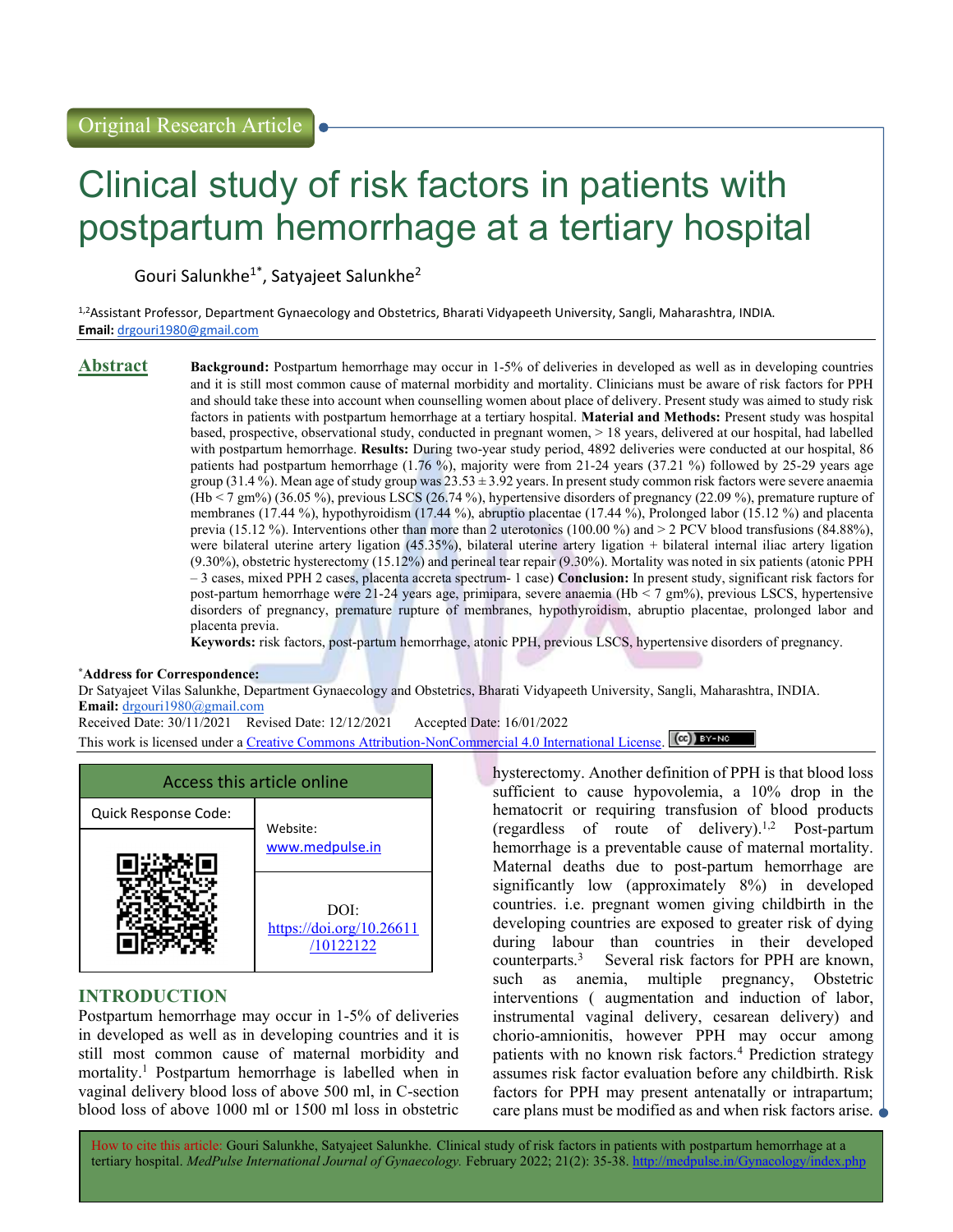Clinicians must be aware of risk factors for PPH and should take these into account when counselling women about place of delivery. Our ability to reduce the risk of PPH depends on ongoing investigations of previously unaccounted for causes and risk factors. Present study was aimed to study risk factors in patients with postpartum hemorrhage at a tertiary hospital

## MATERIAL AND METHODS

Present study was hospital based, prospective, observational study, conducted in Department Gynaecology and Obstetrics, Bharati Vidyapeeth University, Sangli, India. Study duration was of 2 years (July 2019 to June 2021). Study approval was taken from institutional ethical committee.

Inclusion criteria: Pregnant women, >18 years, delivered at our hospital, with any one of the following criteria: Patients with estimated blood loss more than 500 ml after vaginal delivery, more than 1000ml after caesarean delivery, 1500 ml loss in obstetric hysterectomy. Patients with excessive bleeding that makes the patient symptomatic (e.g., Light-headedness, vertigo, syncope) and/or results in signs of hypovolemia (eg, hypotension, tachycardia or oliguria). Patients with >10 % decline in postpartum haemoglobin concentration from prepartum levels or required blood transfusion.

Exclusion criteria- Women who are too sick to give consent or to be interviewed or not willing to participate in the study.

A written informed consent was taken for participation from patient/relatives. Demographic and clinical data such as maternal age, gestational age, parity, history of abortions, prior obstetric history, co-morbidity period of gestation, risk factors for PPH, amount of blood loss, mode of delivery, birth weight of child, causes of PPH, blood transfusion, management of PPH and maternal morbidity. Data was collected and compiled using Microsoft Excel, statistical analysis was done using descriptive statistics.

### **RESULTS**

During two year study period, 4892 deliveries were conducted at our hospital, 86 patients had postpartum hemorrhage  $(1.76\%)$ , majority were from 21-24 years  $(37.21\%)$  followed by 25-29 years age group  $(31.4\%)$ . Mean age of study group was  $23.53 \pm 3.92$  years. As per parity status majority were primiparous (51.16 %) followed by parity status >2 (26.74 %). As per gestational age majority were from 38-40 weeks (31.4 %) followed by 36-38 weeks (26.74 %)

and the same of the con-

| <b>Table 1: General characteristics</b> |              |                    |  |  |
|-----------------------------------------|--------------|--------------------|--|--|
| <b>Characteristics</b>                  | No. of cases | <b>Percentages</b> |  |  |
| Age in years                            |              |                    |  |  |
| 19-20                                   | 3            | 3.49%              |  |  |
| $21 - 24$                               | 32           | 37.21%             |  |  |
| $25 - 29$                               | 27           | 31.40%             |  |  |
| $30 - 34$                               | 16           | 18.60%             |  |  |
| $\geq 35$                               | 8            | 9.30%              |  |  |
| Parity                                  |              |                    |  |  |
| 1                                       | 44           | 51.16%             |  |  |
| 2                                       | 19           | 22.09%             |  |  |
| >2                                      | 23           | 26.74%             |  |  |
| Gestational age (weeks)                 |              |                    |  |  |
| <34 weeks                               | 8            | 9.30%              |  |  |
| 34-36                                   | 9            | 10.47%             |  |  |
| 36-38                                   | 23           | 26.74%             |  |  |
| 38-40                                   | 27           | 31.40%             |  |  |
| >40                                     | 19           | 22.09%             |  |  |

In present study common risk factors were severe anaemia (Hb < 7 gm%) (36.05 %), previous LSCS (26.74 %), hypertensive disorders of pregnancy (22.09 %), premature rupture of membranes (17.44 %), hypothyroidism (17.44 %), abruptio placentae (17.44 %), Prolonged labor (15.12 %) and placenta previa (15.12 %).

| <b>Table 2: Risk factors associated with PPH</b> |              |                    |  |  |
|--------------------------------------------------|--------------|--------------------|--|--|
| <b>Risk factors</b>                              | No. of cases | <b>Percentages</b> |  |  |
| Severe Anaemia (Hb < 7 gm%)                      | 31           | 36.05%             |  |  |
| <b>Previous LSCS</b>                             | 23           | 26.74%             |  |  |
| Hypertensive disorders od pregnancy              | 19           | 22.09%             |  |  |
| Premature rupture of membranes                   | 15           | 17.44%             |  |  |
| Hypothyroidism                                   | 15           | 17.44%             |  |  |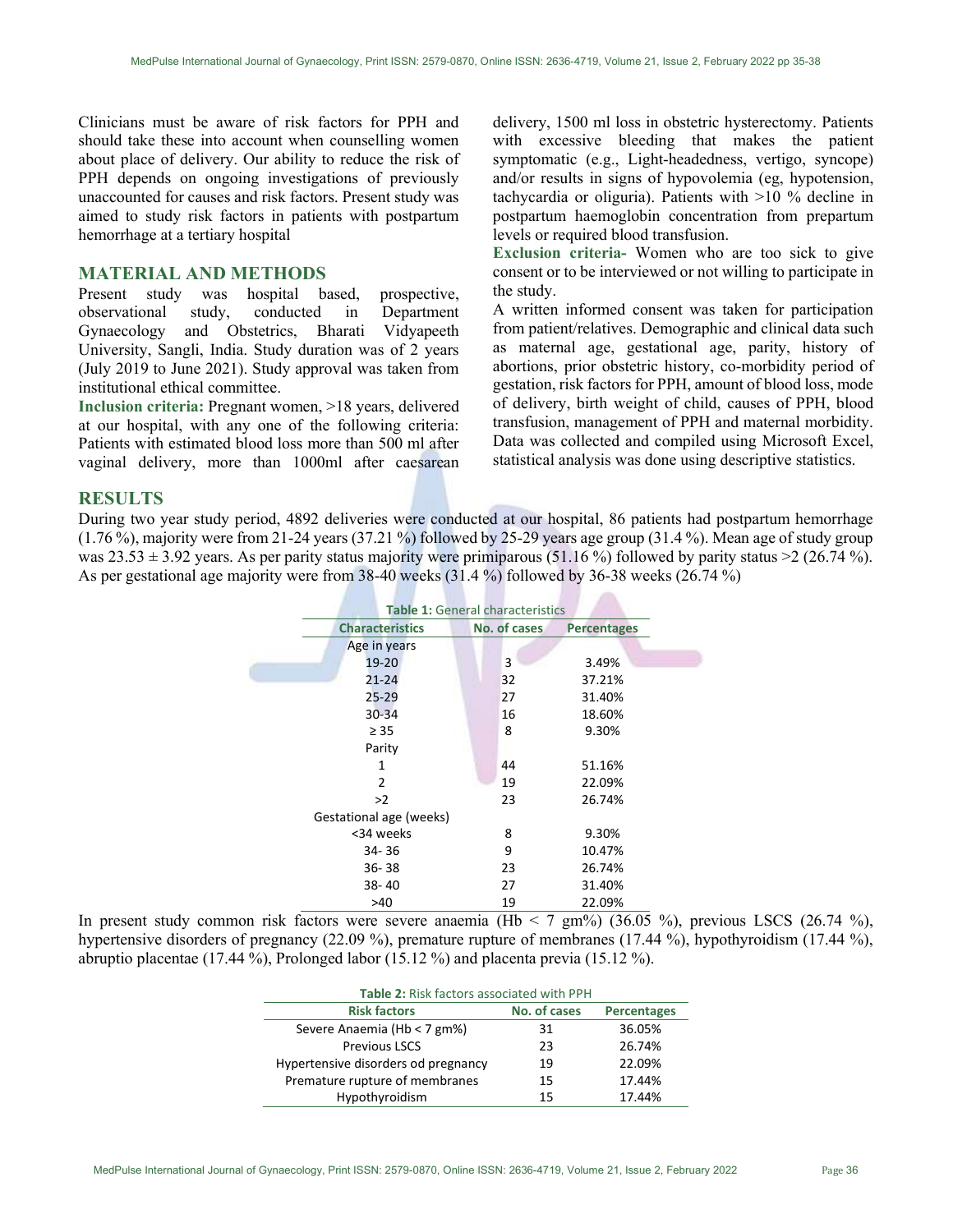| Abruptio placentae               | 15 | 17.44% |
|----------------------------------|----|--------|
| Placenta previa                  | 13 | 15.12% |
| Prolonged labor                  | 13 | 15.12% |
| Mal presentation                 | 9  | 10.47% |
| Instrumental delivery            | 9  | 10.47% |
| Genital trauma                   | 8  | 9.30%  |
| Gestational diabetes mellitus    | 8  | 9.30%  |
| Fever                            | 7  | 8.14%  |
| <b>Primary LSCS</b>              | 6  | 6.98%  |
| Multiple pregnancy               | 5  | 5.81%  |
| Macrosomia (Birth weight > 4 kg) | 5  | 5.81%  |
| Polyhydramnios                   | 5  | 5.81%  |
| Placenta accreta spectrum        | 1  | 1.16%  |
| Fibroid uterus                   |    | 1.16%  |

Interventions other than more than 2 uterotonics (100.00 %) and  $>$  2 PCV blood transfusions (84.88%), were bilateral uterine artery ligation (45.35%), bilateral uterine artery ligation + bilateral internal iliac artery ligation (9.30%), obstetric hysterectomy (15.12%) and perineal tear repair (9.30%). Mortality was noted in six patients (atonic PPH – 3 cases, mixed PPH 2 cases, placenta accreta spectrum- 1 case).

| Table 3: Management outcomes.                                                |              |                    |  |  |  |
|------------------------------------------------------------------------------|--------------|--------------------|--|--|--|
| <b>Type of intervention for PPH</b>                                          | No. of cases | <b>Percentages</b> |  |  |  |
| Uterotonics $> 2$                                                            | 86           | 100.00%            |  |  |  |
| Blood transfusions > 2 PCVs                                                  | 73           | 84.88%             |  |  |  |
| Surgical intervention                                                        |              |                    |  |  |  |
| Bilateral uterine artery ligation                                            | 39           | 45.35%             |  |  |  |
| Bilateral uterine artery ligation + bilateral internal iliac artery ligation | 8            | 9.30%              |  |  |  |
| Obstetric hysterectomy                                                       | 13           | 15.12%             |  |  |  |
| Perineal tear repair                                                         | 8            | 9.30%              |  |  |  |
| Mortality                                                                    | 6            | 6.98%              |  |  |  |
|                                                                              |              |                    |  |  |  |

## DISCUSSION

Atonicity of the uterus is the commonest cause of PPH: with the separation of the placenta, the uterine sinuses, which are torn, cannot be compressed effectively due to imperfect contraction and retraction of the uterine musculature and the bleeding continues.<sup>6</sup> Apart from an increased risk of maternal mortality (12 to 17.2%) EPH may lead to further serious complications related to severe anemia, such as acute kidney injury (29.3%), hepatic failure, Sheehan Syndrome, adult respiratory distress syndrome (24.6%) and disseminated intravascular coagulopathy (DIC) (11.7%)<sup>7</sup> Rajeshwari, et al.,<sup>8</sup> studied 142 women with postpartum hemorrhage, majority of the women were primiparous, in the age group of 25 to 29 years, and, pre-existing anaemia was seen in 11%, PROM in 16%, hypothyroidism in 20% were found as risk factors and 19% of the woman underwent secondary LSCS. Similar findings were noted in present study. Chandrika SK<sup>9</sup> noted that severe obstetrical hemorrhage (more than 1500 ml) was in 115 patients (prevalence of 0.9%). The prevalence of severe obstetric hemorrhage was 0.9 %. A large proportion of the patients (62%) were multipara. Mortality in this study was 21.73% and morbidity was 78.26%. Most common cause of obstetric hemorrhage in this study was uterine atonic PPH. In a study of 80 cases of PPH, Yogesh T et  $al$ , <sup>10</sup> noted that PPH was common between 25 – 28 years of age, mean gestational age of the  $36.5 \pm 3.4$  weeks and of higher parity. Preeclampsia (35%) followed by Prolonged labour (26.3) were important risk factors for PPH. Nanani  $M$ .<sup>11</sup> studied 200 cases of PPH, most common risk factor for the post-partum hemorrhage was the atonicity of the uterus (84%) followed by PIH (37%), APH (22.5%), prolonged labour (14%) and retained placental products (8.5%) cases of PPH. Others were large baby induced PPH (7%), genital tract Injuries  $(6.5\%)$ , ruptured uterus  $(4.5\%)$ , multi parity  $(4.5\%)$ , infections (2.5%) and uterine inversion (1%). In a study Kebede BA et  $al.$ <sup>12</sup> noted that among 422 study participants, overall prevalence of primary postpartum hemorrhage was 16.6%. Mothers aged 35 and above [AOR  $= 6.8, 95\% \text{ CI } (3.6, 16.0)$ , pre-partum anemia [AOR = 5.3, 95% CI (2.2, 12.8)], complications during labor  $[AOR =$ 1.8, 95% CI (2.8, 4.2)], history of previous postpartum hemorrhage  $[AOR = 2.7, 95\% \text{ CI} (1.1, 6.8)]$  and instrumental delivery  $[AOR = 5.3, 95\% \text{ CI } (2.2, 12.8)]$ were significant predictors of primary postpartum hemorrhage. PPH may be aggravated by pre-existing anaemia and, in such instances, the loss of a smaller volume of blood may still result in adverse clinical sequelae. Anaemia in pregnancy is common and linked to postpartum hemorrhage in terms of uterine atony. The more severe the anaemia, the more likely the greater blood